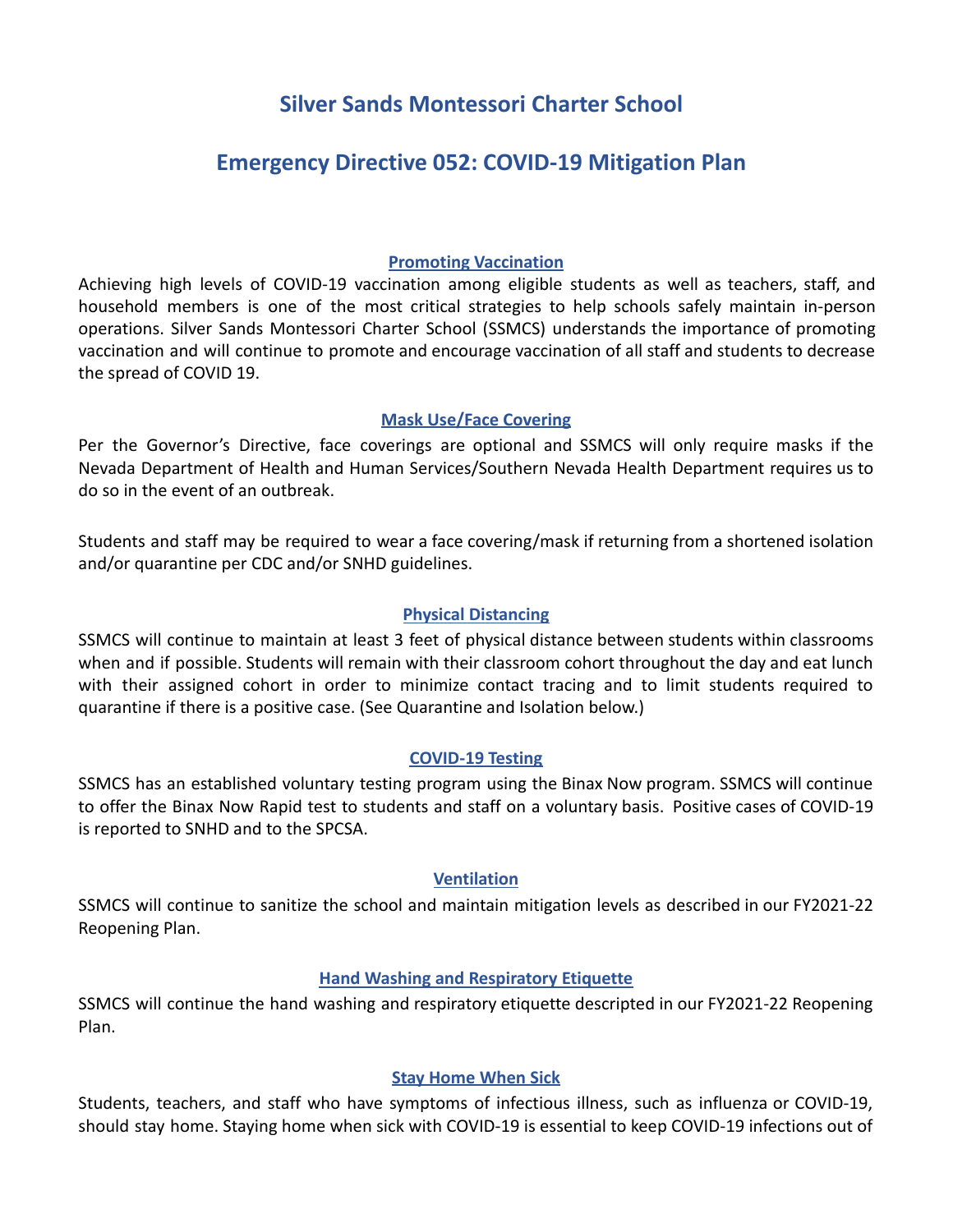schools and prevent spread to others. SSMCS continues to remind our school community of the importance of staying home when sick.

# **Quarantine and Isolation**

Isolation is separating people who have COVID-19 or symptoms of COVID 19 from those who are not infected or showing symptoms in order to prevent transmission of SARS-CoV-2, the virus that causes COVID-19. Individuals who have confirmed or suspected COVID-19 should be isolated.

Students, teachers, and staff who test positive for COVID-19 and never develop symptoms should isolate for at least 5 days. Day 0 is the day of the positive viral test (based on the date of testing) and day 1 is the first full day after the specimen was collected for the positive test.

- If they continue to have no symptoms, they can end isolation after at least 5 days.
- They should continue to wear a face-covering around others at home and in public until day 10 (day 6 through day 10). If they are unable to wear a mask when around others, they should continue to isolate for 10 days.
- Avoid people who are immunocompromised or at high risk for severe disease, and nursing homes and other high-risk settings, until after at least 10 days.
- If they develop symptoms after testing positive, the 5-day isolation period should start over. Day 0 is the first day of symptoms. Follow the recommendations above for ending isolation for people who had COVID 19 and had symptoms

People who have COVID-19 and have or had symptoms should isolate for at least 5 days. To calculate the 5-day isolation period, day 0 is the first day of symptoms. Day 1 is the first full day after their symptoms developed.

- They can end isolation after 5 full days if they are fever-free for 24 hours without the use of fever-reducing medication and other symptoms have improved (loss of taste and smell may persist for weeks or months after recovery and need not delay the end of isolation).
- They should continue to wear a face-covering around others at home and in public until day 10 (day 6 through day 10). If they are unable to wear a mask when around others, they should continue to isolate for 10 days.
- Avoid people who are immunocompromised or at high risk for severe disease, and nursing homes and other high-risk settings, until after at least 10 days.
- If they continue to have fever or other symptoms have not improved after 5 days of isolation, they should wait to end isolation until they are fever-free for 24 hours without the use of fever-reducing medication and their other symptoms have improved. They should continue to wear a well-fitting mask and contact their healthcare provider with questions.

People with symptoms of COVID-19, including people who are awaiting test results or have not been tested should isolate in accordance with the CDC guidance above.

### Household Contacts

Household contacts have *ongoing* exposure, meaning they will be repeatedly exposed until that person is no longer able to spread the virus to other people. Household contacts should quarantine for 5 days after the release of the positive patient and should wear a mask through day 10.

### Close contacts

A close contact on the school site is defined as someone who was within 6 feet of an infected person for a cumulative total of 15 minutes or more over a 24-hour period. An infected person can spread SARS-CoV-2 starting from 2 days before they have symptoms until they meet the criteria for discontinuing home isolation.